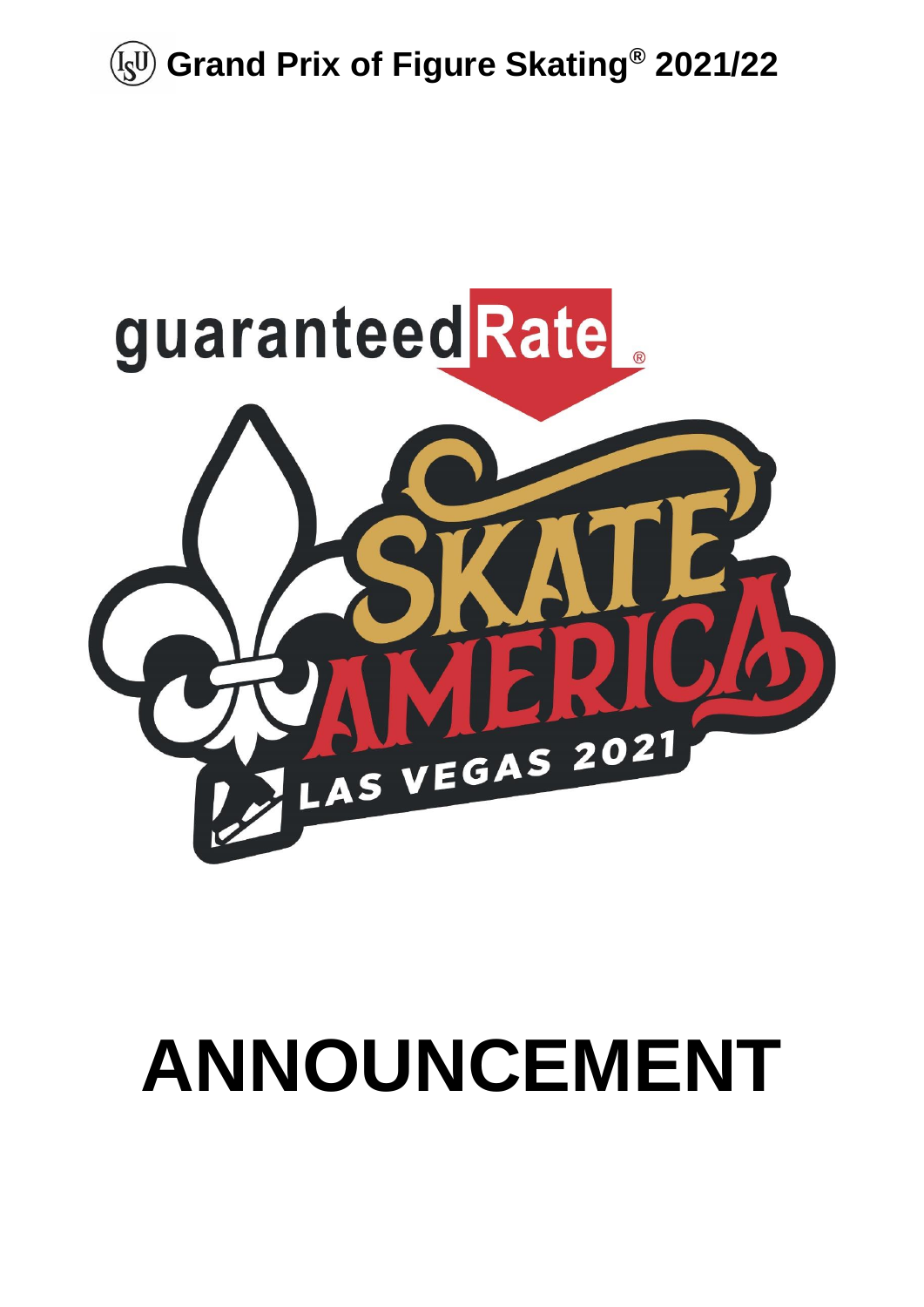

## **2021 Guaranteed Rate Skate America**

**An International Senior Competition** 

**for** 

**Men, Women, Pairs and Ice Dance**

**organized by** 

## **The United States Figure Skating Association**

**held in**

## **Las Vegas, NV / USA**

**October 22-24, 2021**

**A competition as part of the**



**Grand Prix of Figure Skating® 2021/22**

**under the authorization of the** 

**INTERNATIONAL SKATING UNION**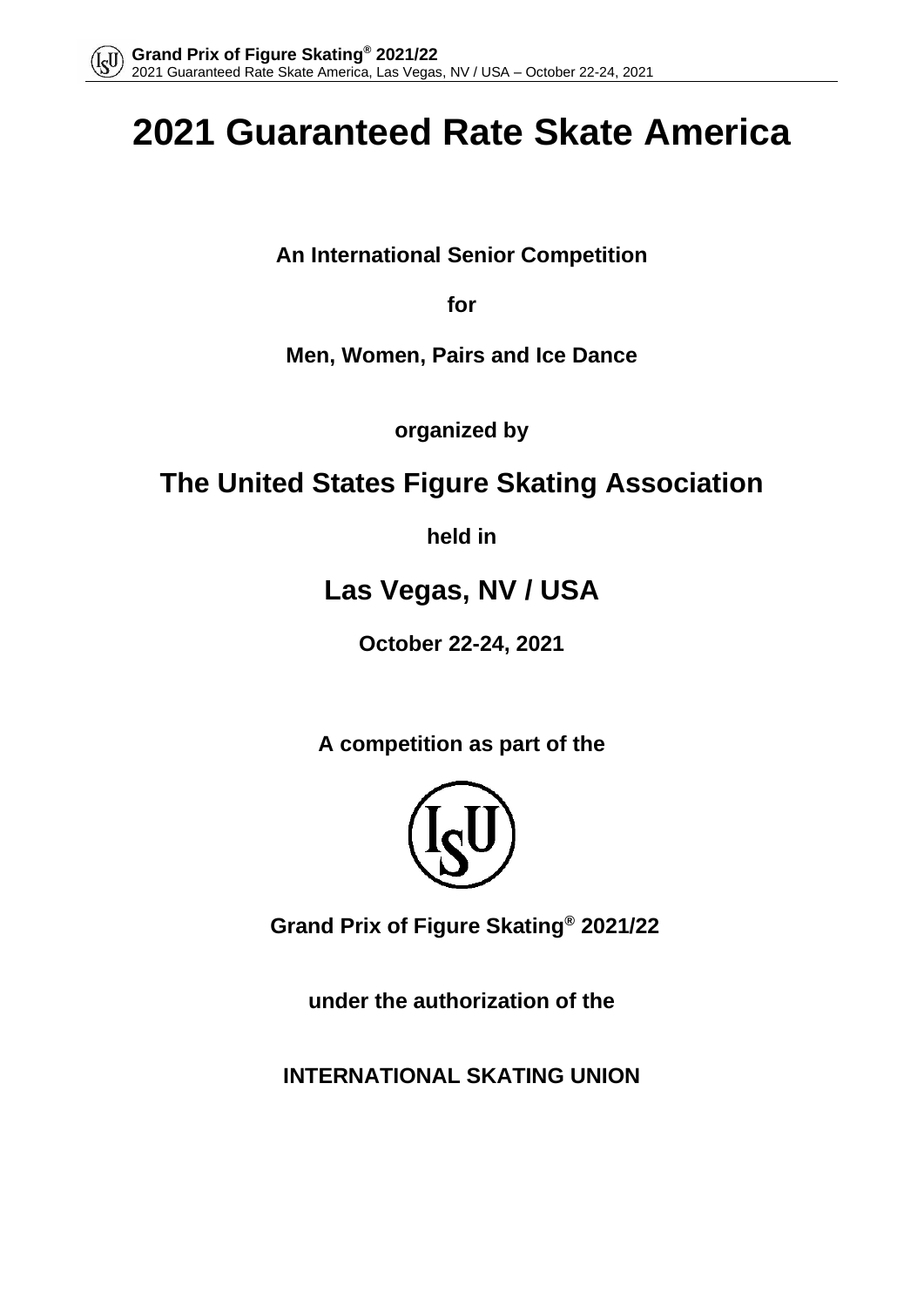#### **1. GENERAL REGULATIONS**

*First and foremost, the following information is subject to a timely normalization of the coronavirus situation allowing the safe organization of the ISU Grand Prix events this Autumn. The ISU is closely monitoring the respective developments in consultation with the organizing ISU Members and with the expectation and hope that the situation will be restored to normal as quickly as possible. The ISU Grand Prix of Figure Skating events and Final will be subject to the local entry, travel and sanitary measures as well as subject to compliance with*  the ISU Guidelines for ISU Figure Skating Events during the Covid-19 pandemic [\(https://www.isu.org/inside](https://www.isu.org/inside-isu/covid-19)*[isu/covid-19\)](https://www.isu.org/inside-isu/covid-19) in place before and during the respective event. The ISU will inform ISU Members in case of any development or related decision.*

The **2021 Guaranteed Rate Skate America** will be conducted in accordance with the ISU Constitution and General Regulations 2021, the ISU Special Regulations & Technical Rules Single & Pair Skating and Ice Dance 2021, and all relevant ISU Communications.

Participation in the **2021 Guaranteed Rate Skate America** is open to all Competitors who belong to an ISU Member and qualify with regard to eligibility according to ISU Constitution and General Regulations Rule 102, provided their ages fall within the limits specified in ISU Rule 108, paragraph 3.a) and they meet the participation, citizenship and residency requirement in ISU Rule 109, and ISU Communication No. 2030 or any update of this Communication.

In accordance with Rule 109 of the ISU General Regulations and ISU Communication 2030 all Skaters who do not have the nationality of the Member by which they have been entered or who, although having such nationality, have in the past represented another Member, must produce an ISU Clearance Certificate. Passports of all Skaters, as well as the ISU Clearance Certificate, if applicable, must be presented at the accreditation of the event for verification.

Entries can only be made through the ISU Members. With reference to the Announcement of the ISU Grand Prix of Figure Skating 2021/22 the event is only open to invited competitors.

#### **2. TECHNICAL DATA**

| <b>Place</b> | <b>Orleans Arena</b> | 4500 W Tropicana Ave, Las Vegas, Nevada, USA 89103<br>(an indoor ice-rink with the ice surface of $60 \times 26$ m, air-conditioned and heated)                                                                   |                                                                                                                                                                                                 |
|--------------|----------------------|-------------------------------------------------------------------------------------------------------------------------------------------------------------------------------------------------------------------|-------------------------------------------------------------------------------------------------------------------------------------------------------------------------------------------------|
| <b>MEN</b>   | Short Program        | paragraphs 1 and 2.                                                                                                                                                                                               | The required elements to be skated are those listed in ISU<br>Technical Rules Single & Pair Skating 2021, Rule 611,                                                                             |
|              |                      | Duration:                                                                                                                                                                                                         | 2 min., 40 sec. +/- 10 sec.                                                                                                                                                                     |
|              | <b>Free Skating</b>  | element value.                                                                                                                                                                                                    | In accordance with ISU Technical Rules Single & Pair Skating<br>2021, Rule 612 and the respective ISU Communication. Special<br>attention should be paid to the "well balanced program" and the |
|              |                      | Duration:                                                                                                                                                                                                         | 4 min., +/- 10 sec.                                                                                                                                                                             |
| <b>WOMEN</b> | Short Program        | 1 and 2.                                                                                                                                                                                                          | The required elements to be skated are those listed in ISU<br>Technical Rules Single & Pair Skating 2021 Rule 611, paragraphs                                                                   |
|              |                      | Duration:                                                                                                                                                                                                         | 2 min., 40 sec. +/- 10 sec.                                                                                                                                                                     |
|              | Free Skating         | In accordance with ISU Technical Rules Single & Pair Skating<br>2021, Rule 612 and the respective ISU Communication. Special<br>attention should be paid to the "well balanced program" and the<br>element value. |                                                                                                                                                                                                 |
|              |                      | Duration:                                                                                                                                                                                                         | 4 min., +/- 10 sec.                                                                                                                                                                             |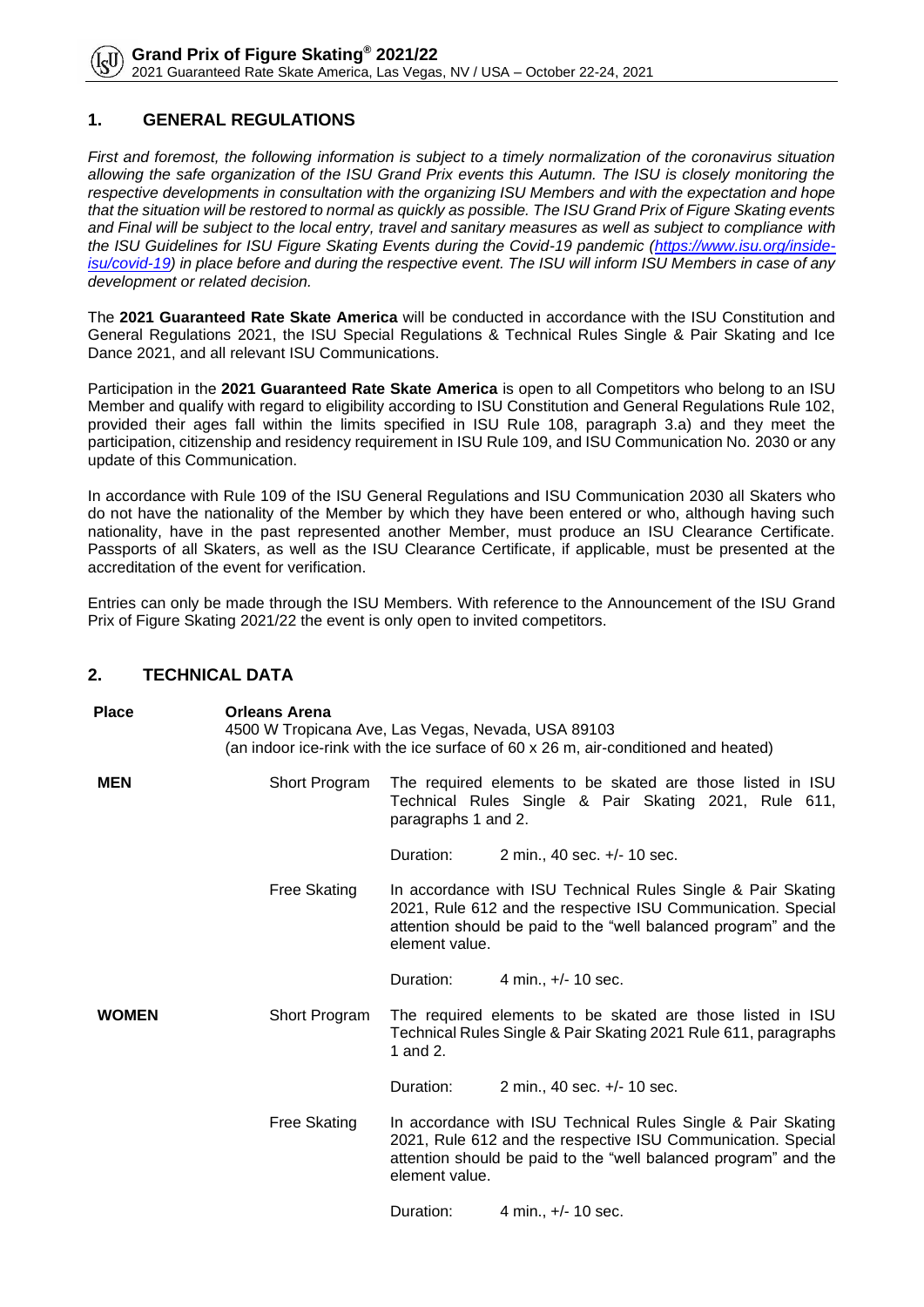| <b>PAIR SKATING</b> | Short Program       |                        | The required elements to be skated are those listed in ISU<br>Technical Rules Single & Pair Skating 2021, Rule 620,<br>paragraphs 1 and 2 for 2021/22.                                          |
|---------------------|---------------------|------------------------|-------------------------------------------------------------------------------------------------------------------------------------------------------------------------------------------------|
|                     |                     | Duration:              | 2 min., 40 sec. +/- 10 sec.                                                                                                                                                                     |
|                     | <b>Free Skating</b> | and the element value. | In accordance with ISU Technical Rules Figure Skating & Pair<br>Skating 2021, Rule 621 and the respective ISU Communication.<br>Special attention should be paid to the "well balanced program" |
|                     |                     | Duration:              | 4 min., +/- 10 sec.                                                                                                                                                                             |
| <b>ICE DANCE</b>    | <b>Rhythm Dance</b> | 709.                   | In accordance with ISU Technical Rules Ice Dance 2021 Rule                                                                                                                                      |
|                     |                     |                        | Rhythms, required elements and guidelines are those listed in ISU<br>Communication 2371 and subsequent updates.                                                                                 |
|                     |                     | Duration:              | 2 min., 50 sec., +/- 10 sec                                                                                                                                                                     |
|                     | Free Dance          |                        | In accordance with ISU Technical Rules Ice Dance 2021, Rule<br>710. The required elements to be skated are those listed in ISU<br>Communication 2371 and subsequent updates.                    |
|                     |                     | Duration:              | 4 min., +/- 10 sec.                                                                                                                                                                             |

#### **3. ENTRIES**

#### **3.1 Confirmation of Entries**

In accordance with the ISU Grand Prix of Figure Skating 2021/22 announcement, entries can only be made for skaters/couples who are qualified and/or selected for invitation. The confirmation of the entries must be submitted by **August 15, 2021** latest to

#### **U.S. Figure Skating**

Attn: Terri Herron 20 1st Street Colorado Springs, CO, USA 80906 e-mail: [therron@usfigureskating.org](mailto:therron@usfigureskating.org)

with a copy to

**ISU Secretariat**

e-mail: [entries@isu.ch](mailto:entries@isu.ch)

Changes or substitutions require the approval of the ISU Grand Prix Coordination Group.

#### **3.2 Entries by Name**

All entries for the ISU Grand Prix of Figure Skating Events must be done through the **ISU Online Registration System (ORS)** by the deadline indicated. Hotel and travel information must also be entered into ORS, as well as bank information. Declarations will need to be uploaded to the ORS as well.

#### **3.2.1 Entries of Competitors**

The Entries by names must be made via the ISU Online Registration System (ORS):

#### **<https://fms.sportresult.com/isu>**

and will be submitted via the ORS simultaneously to the: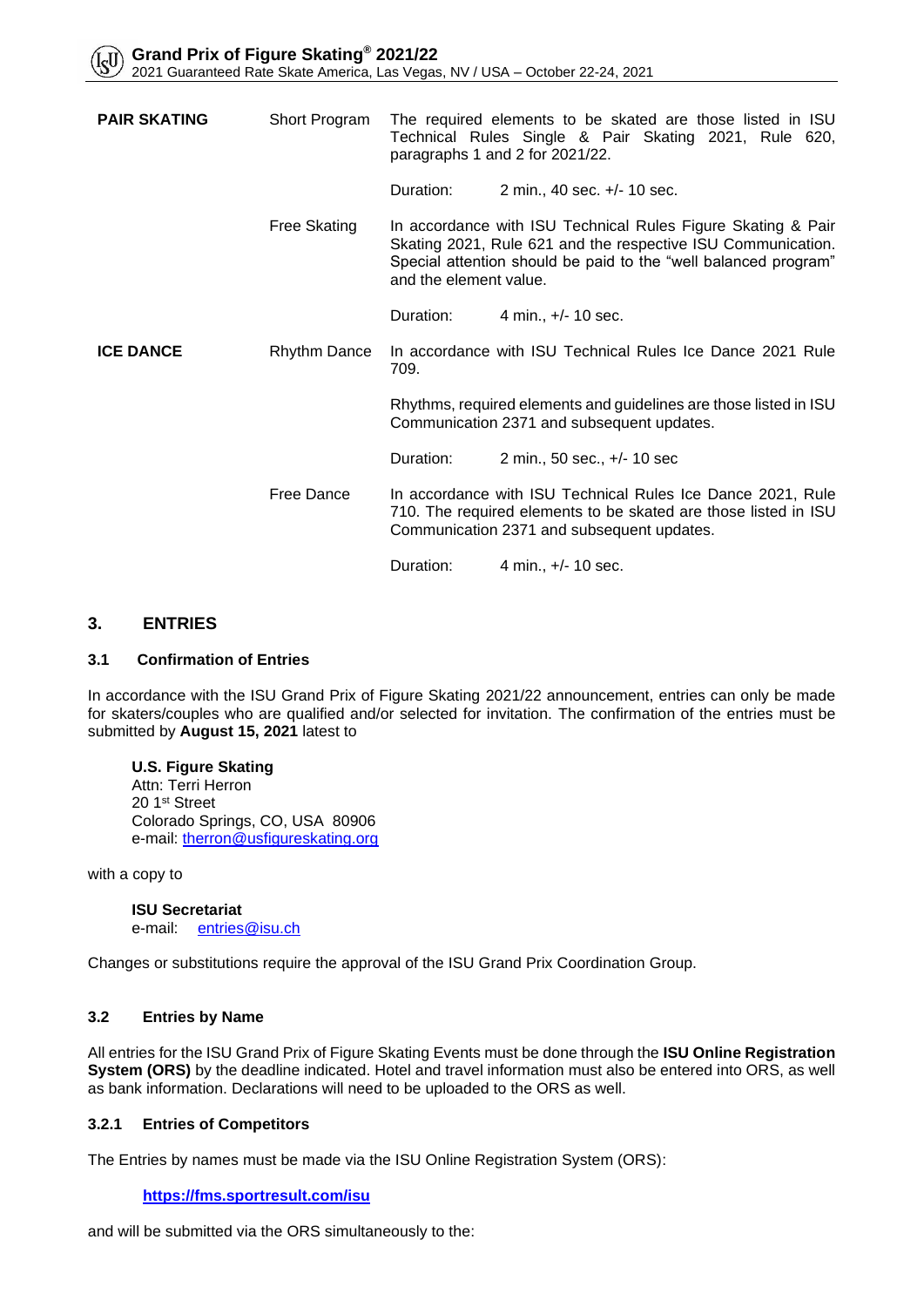**U.S. Figure Skating** Attn: Terri Herron 20 1st Street Colorado Springs, CO, USA 80906 e-mail: [therron@usfigureskating.org](mailto:therron@usfigureskating.org)

and to

**ISU Secretariat** e-mail: [entries@isu.ch](mailto:entries@isu.ch)

#### not later than **Friday, September 24, 2021 – 20:00 (local time Las Vegas)**.

The replacement of Competitors in the ISU Grand Prix of Figure Skating will be made in accordance with Paragraphs 3.5 and 7.6 of the Announcement for the ISU Grand Prix of Figure Skating 2021/22.

#### **3.2.2 Entries of Judges**

An entry of competitor(s) is not automatically followed by an entry of a Judge. Participating ISU Members may be invited by the Organizing Member to nominate one or more Judges for one event. Any substitution or changes for any of the invited judges need the approval of the Organizing Member.

The Entries of Judges must be made via the ISU Online Registration System (ORS).

Please observe the restrictions concerning the selection of Judges within the events of the ISU Grand Prix of Figure Skating 2021/22 that no Judge may serve in more than two ISU Grand Prix.

Each panel of Judges will consist of a maximum of 9 Judges but with a minimum of 7 Judges, if possible.

#### **3.2.3 Entries of Team Members**

Official entries of Team Leaders, Team Officials, Team Medical Staff, and Coaches will be accepted. Accreditation will be provided to those who are officially accepted by the Organizer. I**n order to reduce the number of persons on site, only 1 coach per skater/couple will be accepted, as well as only 1 Team Official. Additionally, no guests or accompanying persons will be accepted, neither will Member Press Officers or chaperones.**

The names of all team members must be submitted via the ISU Online Registration System (ORS) and must reach the Organizing Committee and the ISU Secretariat not later than **Friday, September 24, 2021 – 20:00 (local time Las Vegas).**

#### **4. MEALS, LODGING and TRAVEL EXPENSES**

#### **4.1 Meals and Lodging**

The organizer will provide and cover the expenses for rooms and meals for all Competitors and Judges participating, beginning with dinner from **Wednesday, October 20, 2021** until breakfast on **Monday, October 25, 2021.**

Should any Competitor or Judge arrive at the hotel before or stay longer than the period described above, their room costs and expenses including meals and ground transportation will be the responsibility of the individual and must be paid directly to the hotel or transport company, except if an arrangement has been made with the organizer.

The organizer will provide and cover the expenses for rooms and meals also for the ISU Representative, the Referees, the Technical Controllers, the Technical Specialists, the ISU Grand Prix Coordinator for the ISU Grand Prix of Figure Skating, the Data and Replay Operators during the same period as indicated for the competitors. Should any officials as described above arrive at the hotel before or stay longer than the period required by the ISU, their room costs and expenses including meals and ground transportation will be the responsibility of the individual and must be paid directly to the hotel or transport company, except if an arrangement has been made with the organizer.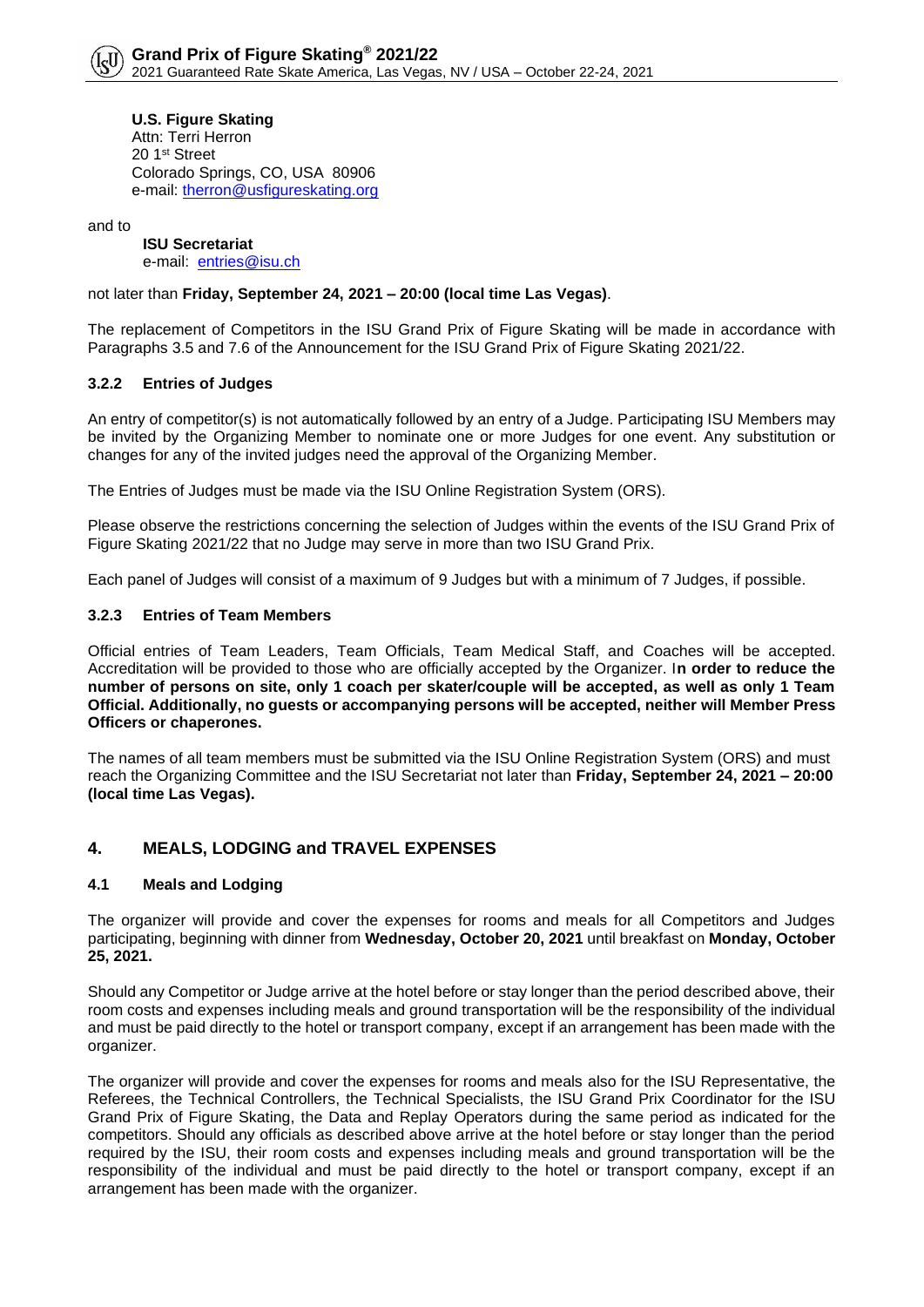

#### **4.2 Travel Expenses**

The Organizing Member will pay air travel expenses based on the best available economy airfare rate for all competitors invited to its ISU Grand Prix of Figure Skating event, for all Judges invited, from their domicile to Las Vegas, NV and return. If the competitors or judges decide to arrive earlier or stay later than the approved dates listed above any cost difference will be the responsibility of the competitor and/or judge or their respective federation. If competitors or judges desire to upgrade using miles or fly on a desired airline, the Organizing Committee will review with the understanding that the competitor and/or judge is responsible for the difference in price from the best available economy airfare available. The air travel expenses of the Referees, Technical Controllers, Technical Specialists and the Data & Replay Operators are covered by the ISU.

Skaters/Judges, who wish to purchase their air tickets directly or make other individual travel arrangements must first have prior approval in writing from the Organizing Committee concerning the acceptance of the air travel costs. For all appointed ISU Event Officials, these should have the confirmation of the ISU before purchasing their tickets.

**U.S. Figure Skating** is the only authorizing body of airline tickets. All participants must agree to the acceptance of the provided tickets when the invitation is accepted. No reimbursement will be made on any airline ticket issued by any other agency or any other airline unless written permission is received from the **U.S. Figure Skating** prior to its ticketing.

#### **4.3 Miscellaneous**

All extra expenses incurred by any Team Member or any kind of Official will be the responsibility of that person and must be paid prior to departure.

Judges, Referees, Technical Controllers, Technical Specialists and Data and Replay Operators will receive remuneration in accordance with ISU Communication No. 2096 (or any update of this Communication). The honorarium will be provided in hard currency. The remuneration will be paid upon accreditation.

If a skater/couple (seeded or non-seeded) withdraws and/or does not finish an event, that skater/couple's Member Federation is obligated to cover the expenses for air travel, accommodation and meals for the skater/couple and for the Judge, if the Judge is not working in another panel.

#### **5. PRACTICE**

Official practice for Competitors begins on **Thursday, October 21, 2021**.The detailed schedule will be issued at the time of registration.

#### **6. MUSIC / PLANNED PROGRAM CONTENT**

In accordance with Rule 343 in the ISU Special Regulations & Technical Rules Single & Pair Skating and Ice Dance, the following method to submit the Competitor's music to the Organizing Committee must be followed:

• the ISU Member is responsible for submitting their Competitor's music as direct attachment to an email to the Organizing Committee [\(events@usfigureskating.org\)](mailto:events@usfigureskating.org) with a reference 2021 Skate America **until October 15, 2021**.

Please note: *some music files might exceed the size of a regular email. In this case, an email-based transfer service which allows to send large files could be used to send the file to the OC.*

• each submission shall be labelled with the name of the ISU Member, name of the category, segment and the name(s) of the competitor(s):

Example: GER Men SP MUSTERMANN-Max GER\_Men\_FS\_MUSTERMANN-Max SUI\_Pairs\_SP\_MUSTERMANN-Erika\_MUSTERMANN-Max

• the music files must be sent as **WAV or MP3** file formats. Any other format is not acceptable. Please note: *Files in MP3 format may have a significant difference in the music quality when reproduced. The Organizing Committee in this case is not responsible if the music quality would be insufficient.*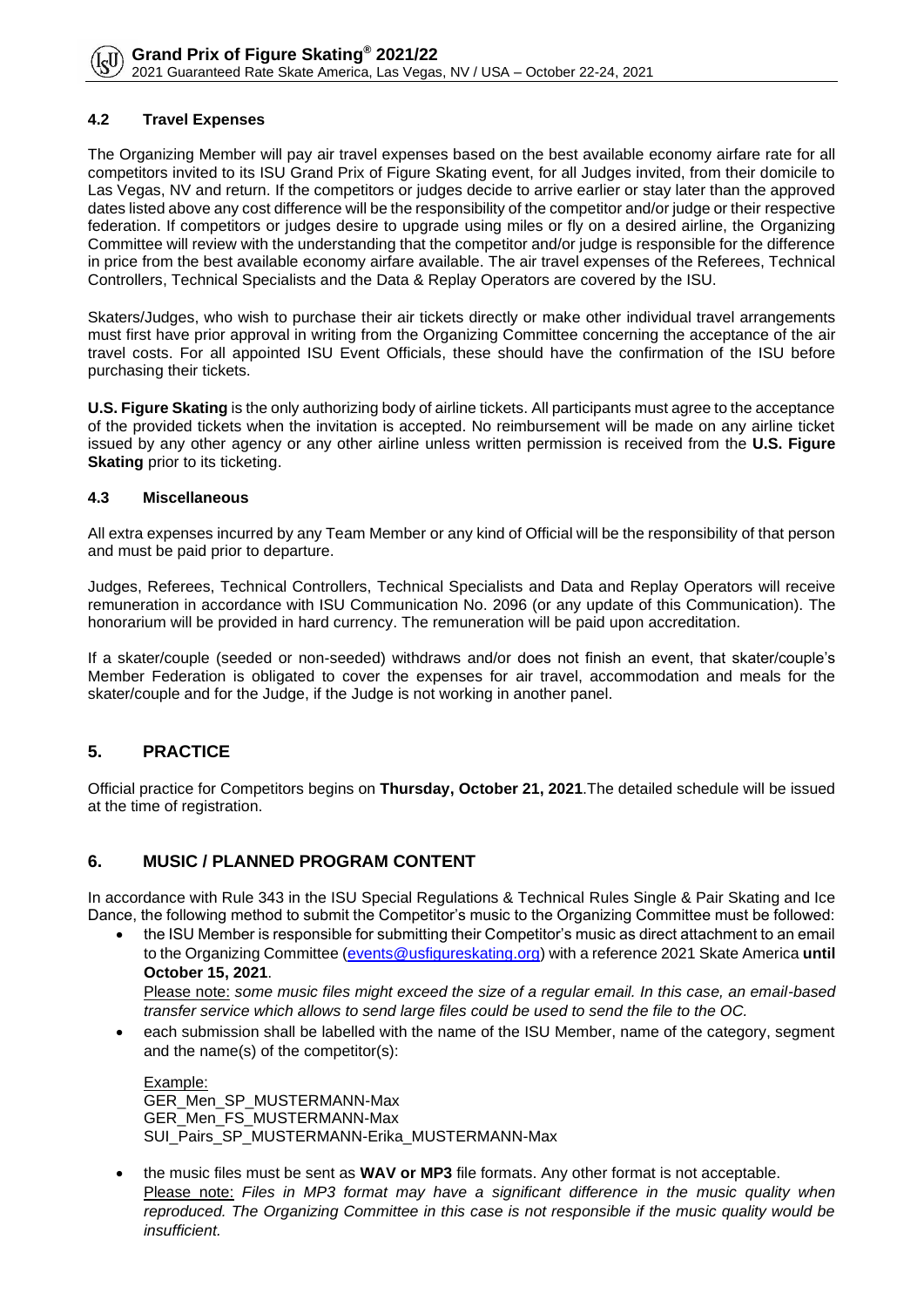- Each Competitor must have an own back-up drive (USB Stick) for each program in the format of a WAV or MP3 file.
- The exact running time of the music (not skating time) must be communicated to the Organizing Committee when submitting the music and shall be certified by the Competitor/Coach/Team Leader at the time of registration.
- During the 1<sup>st</sup> Official Practice, the music will be played as indicated in the Practice Schedule and will allow to verify the correctness of the submitted music. If there is an issue with the music, the Team Leader/Coach may be allowed to change the music by presenting an acceptable reproduction to the Organizing Committee's Music Team (USB Stick with file format of WAV or MP3 file).

If the music files have been submitted within the above-mentioned deadline to the Organizing Committee, then the music team of the Organizing Committee is entirely responsible for the correct execution of the music. In case of issues with submitted music files the Organizing Committee may request at the time of registration a secondary copy of the music files. In case the music files have not been submitted in time to the Organizing Committee, the skater(s) must present their music latest at the time of registration on the above defined mean and in the defined format.

Please note: CDs will **not** be accepted by the Organizing Committee.

The titles, composers and orchestras of the music to be used for the Short Program and Free Skating Program for Single, for the Rhythm and Free Dance Program for Ice Dance and for the Exhibition must all be entered, in detail, by the ISU Member or the Skater(s) on the dedicated ISU platform.

If music information is not complete and/or the music is not provided, accreditation will not be given.

The "Program Content Sheet" must also be submitted before the competition. It is mandatory that the Program Content Sheet be filled in precisely by each Skater/team in English using the terminology for the elements listed in the respective ISU Communication.

It is not permitted to hand over the Program Content Sheets directly to the acting Officials.

#### **7. ARRIVAL OF PARTICIPANTS / TEAMS**

The participating Teams and all respective team members as well as all Event Officials are required to announce to the Organizing Committee as soon as possible but no later than **Friday, September 24, 2021** the name of the airlines, flight numbers, dates, times of arrival or any other information concerning transportation and arrivals. The detailed travel information needs to be submitted via the ISU Online Registration System (ORS).

The nearest airport to Las Vegas, NV is **McCarran International Airport (LAS)** which is approximately **a 15 minute drive** to the official hotel.

The Organizing Committee will provide a bus shuttle to meet the teams on arrival.

#### **8. OFFICIAL HOTEL**

Hotel information will be available in the first information document which will be forwarded to the ISU Members at the time of publication of this announcement. Hotel capacities can only be booked via the Organizing Committee. Hotel reservation requests need to be submitted via the ISU Online Registration System (ORS).

#### **9. ACCREDITATION**

The official accreditation will be located at the Orleans Arena upon arrival.

Accreditation as a Team Member will furthermore be given to all entered Judges, Competitors and one Team-Leader, one Coach per Competitor/Couple, a maximum of one Team Official, provided that they are Council Members, Technical Committee Members or Members of the Head Office of their Federation and a maximum of two medical persons, for which the organizer requests the right to have a medical certification (document)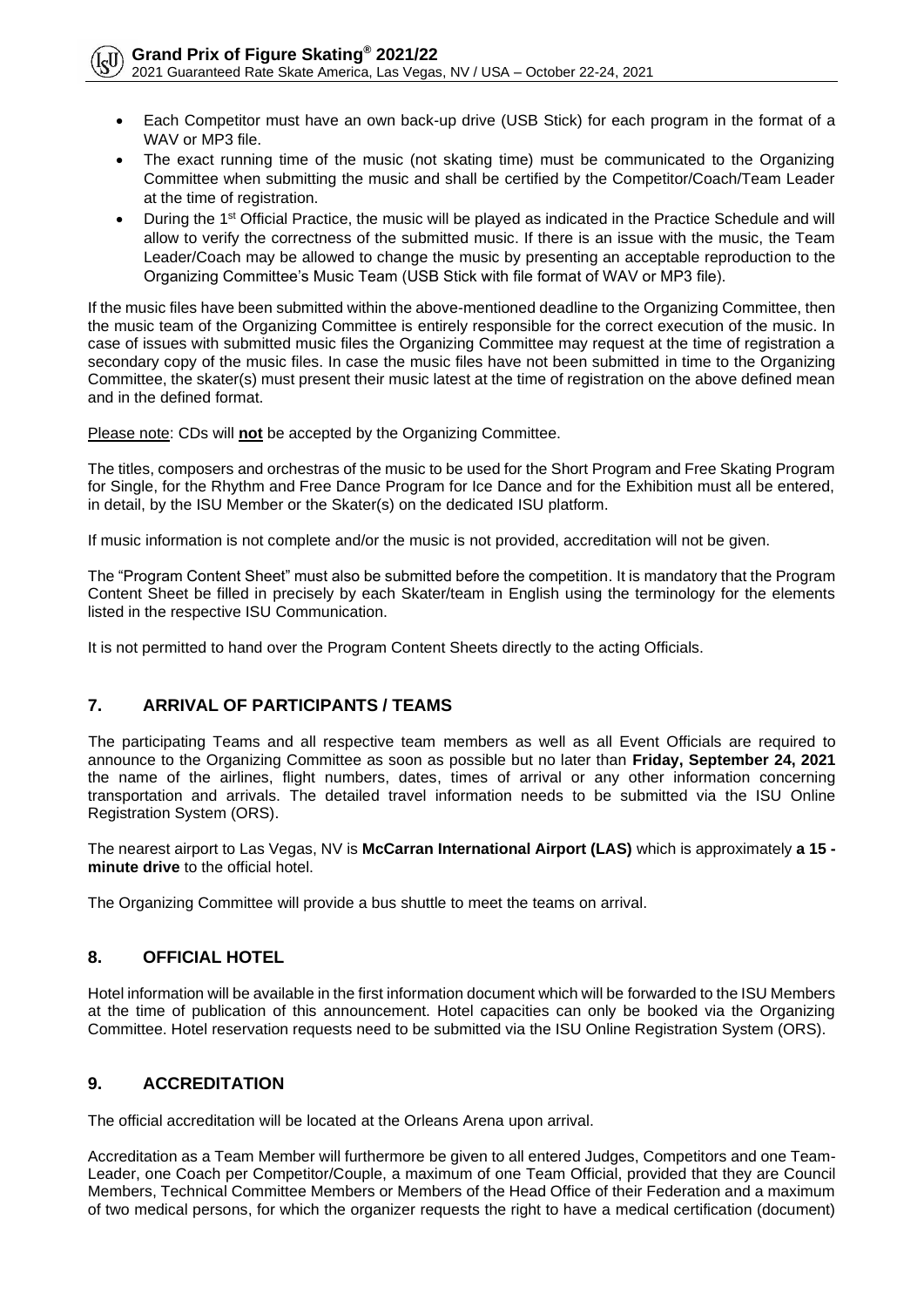presented before accreditation. Accreditation will only be granted to persons in those various functions if officially entered and named through their ISU Member.

#### **The ISU Member certifies with the entries in ORS the indicated functions within the team of all team members. Any misuse of any function will be sanctioned by the ISU/OC.**

#### **10. RESULTS**

The marking system (ISU Judging System) as described in ISU Technical Rule Single & Pair Skating and Ice Dance 2021, Rule 352 and Rule 353 (Determination and publication of results) will be used.

#### **11. STARTING ORDERS**

Considering the current Covid-19 situation and to avoid unnecessary gatherings in each Grand Prix event, the participating Skaters will be listed according to their ISU World Standing placement at the time of the event. The starting order in the Short Program/Rhythm Dance segment will be the reverse order of the ISU World Standing placements. In the case of any tie, there will be a draw to determine who skates first.

Skaters/Couples, who have not received any ISU World Standing points will be listed at the bottom of the ISU World Standing list in country order. There will be a separate draw between those Skaters/Couples with no World Standing points to determine the starting order, following the basic principles of ISU Rule 513. Such draw, if necessary will be conducted at the Team Leaders' Meeting.

For the Free Skating/Free Dance the starting order will be the reverse order of the result after the previous segment.

#### **12. PRESENTATION OF MEDALS**

The three best placed skaters/couples in each event will be announced and honored. Gold, silver and bronze medals will be presented to the medalists. The national anthem of the winner will be played and the flags of the medal winners hoisted.

#### **13. POINTS FOR "ISU Grand Prix of Figure Skating"**

Points will be awarded as follows:

| <b>Men and Women</b>  |           |                       | <b>Pair Skating and Ice Dance</b> |  |
|-----------------------|-----------|-----------------------|-----------------------------------|--|
| $1st$ place           | 15 points | $1st$ place           | 15 points                         |  |
| $2nd$ place           | 13 points | $2nd$ place           | 13 points                         |  |
| 3rd place             | 11 points | 3rd place             | 11 points                         |  |
| $4th$ place           | 9 points  | $4th$ place           | 9 points                          |  |
| $5th$ place           | 7 points  | $5th$ place           | 7 points                          |  |
| $6th$ place           | 5 points  | 6 <sup>th</sup> place | 5 points                          |  |
| $7th$ place           | 4 points  |                       |                                   |  |
| 8 <sup>th</sup> place | 3 point   |                       |                                   |  |

The points received are of value for the ISU Grand Prix of Figure Skating and the qualification for the ISU Grand Prix of Figure Skating Final. If a skater/couple does not complete an event due to illness or injury, this event will be treated as "not skated", i.e. the result(s) of initial round(s) completed will not count for the Grand Prix ranking order. However, such an event will count as one participation but without receiving credit in the ranking order.

#### **14. PRIZE MONEY**

The Global Prize Money per individual event of the ISU Grand Prix of Figure Skating will be: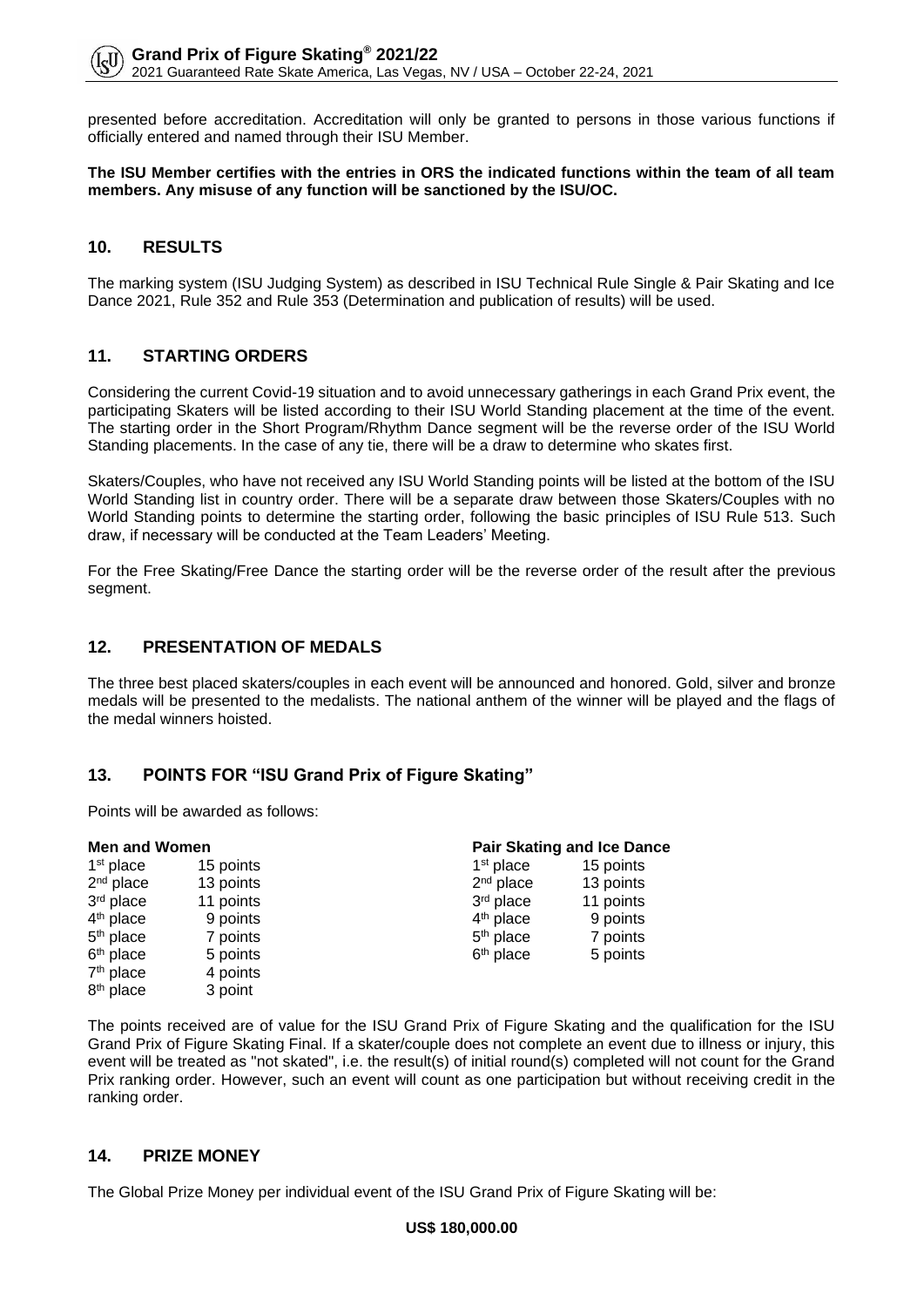Awarded to winners and placed skaters/couples as follows:

|              | <b>Men and Women</b> | Pair Skating and Ice Dance (per Couple) |
|--------------|----------------------|-----------------------------------------|
| $1st$ place: | US\$ 18,000.00       | US\$ 18,000.00                          |
| $2nd$ place: | US\$ 13,000.00       | US\$ 13,000.00                          |
| $3rd$ place: | US\$ 9.000.00        | US\$ 9.000.00                           |
| $4th$ place: | US\$ 3,000.00        | US\$ 3,000.00                           |
| $5th$ place: | US\$ 2,000.00        | US\$ 2,000.00                           |

The individual prize money will be transferred to the ISU Members concerned immediately after the conclusion of the **2021 Skate America.** 

Skaters/Couples qualified or invited for the exhibition of an event must participate with an appropriate show number different from their competition programs. Failure to do so will result in a reduction of US\$ 3'000 from the awarded Prize Money.

Skaters/Couples are expected to be ready for any ceremony and/or prize award and participate in press conferences and/or social events if asked by the ISU and/or the event's Organizer. Failure to do so may result in a reduction of awarded Prize Money. The decision to reduce Prize Money will be made by the ISU Representative attending the event, subsequently to be ratified by the Council.

The withholding tax is 30% in the United States and will be deducted by the organizing committee.

#### **Exhibition Fee**

An exhibition fee, to be provided by the Organizing Member, will only be paid to Skates/Couples who are not awarded Prize Money. The exhibition fee is set at US\$ 200.00 for Single Skaters (Men and Women) and US\$ 300.00 for Pairs and Ice Dance Couples.

It shall be allowed to include up to 2 exhibition numbers of either ineligible or eligible skater(s) from the host country having past tradition and/or reputation, but who have not competed in the respective event (herewith called "extra exhibition numbers"). The extra exhibition numbers may not take place after the winners of the respective events who must skate last in the exhibition.

The inclusion of these 2 extra exhibition numbers is subject to the approval of the ISU President, or if not attainable, subject to approval by the Vice President Figure Skating. The above-mentioned Exhibition fee does not apply to these skaters.

#### **15. ISU WORLD STANDINGS**

World Standing points will also be awarded according to the "World Standings Procedure", that can be found on the ISU website [\(www.isu.org\)](http://www.isu.org/) under Single & Pairs/Ice Dance – World Standings."

#### **16. ANTI-DOPING CONTROLS**

Anti-Doping tests will be carried out according to the ISU Anti-Doping Rules and ISU Anti-Doping Procedures, as given in the applicable ISU Communications (ISU Communications No. 2344 & 2366 or later updates).

#### **17. INSURANCE / LIABILITY**

In accordance with Rule 119, it is the sole obligation of each Member participating in ISU Events, to provide medical and accident insurance for their athletes, officials and all other members of the Member's team. Such insurance must assure full medical attendance and also the return of the ill or injured person to the home country by air transport or by other expeditious. It is an internal matter of each ISU Member to decide the issue who shall pay the premium for such insurance.

The ISU assumes no responsibility for or liability with respect to bodily or personal injury or property damage incurred in connection incurred by Competitors and Officials.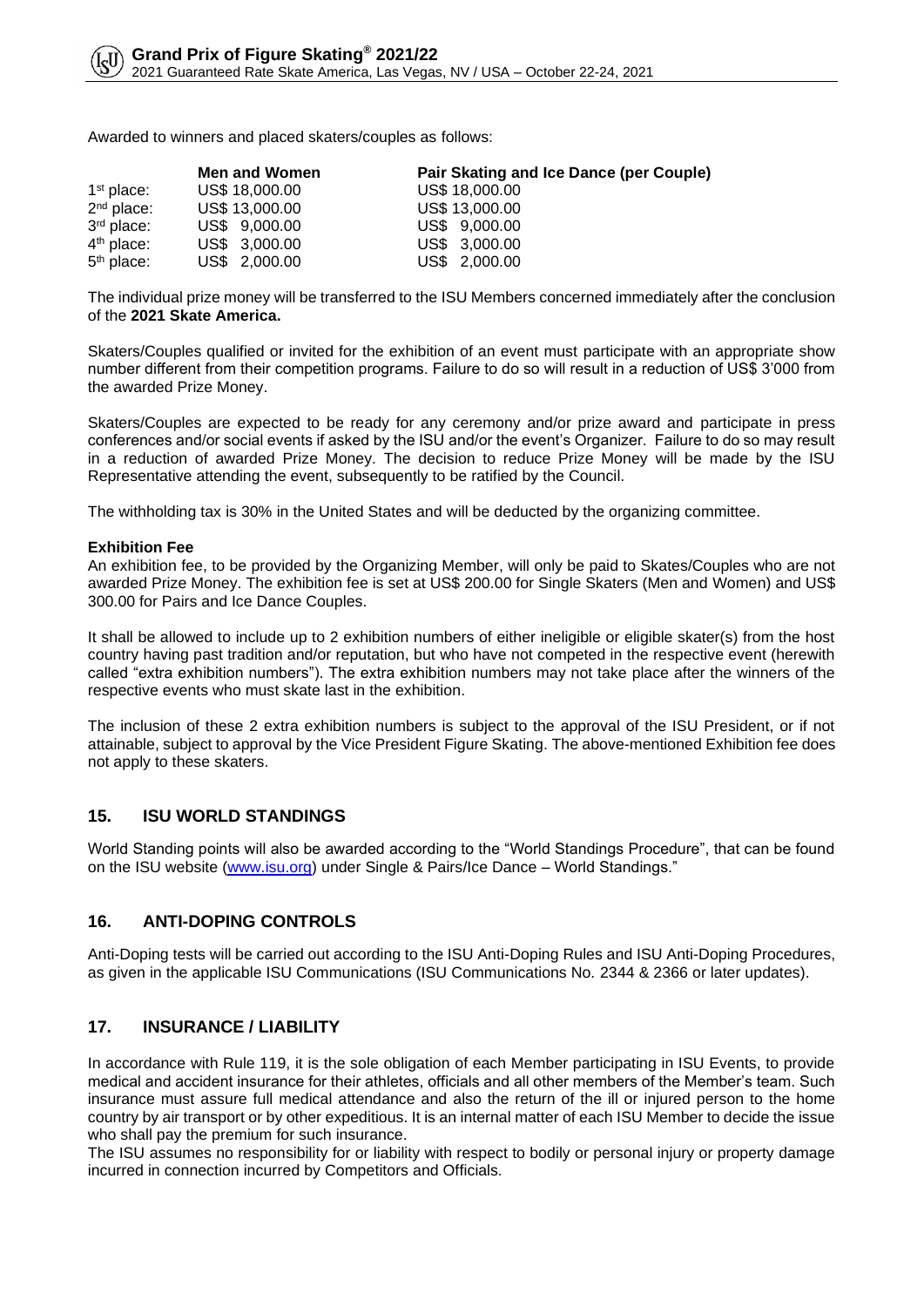#### **18. MEETINGS FOR ISU EVENT OFFICIALS AND JUDGES**

Please see the dates and times for all official meeting in the attached schedule. ISU Event Officials and Judges are responsible to make their travel arrangements in order to be able to attend their respective pre and post event meetings. If the event Organizing Member or any other party makes the flight arrangements, the ISU Event Officials and the Judges are responsible to check if such arrangements are in line with the detailed schedule as mentioned under paragraph 22.

#### **19. COVID-19**

The safety of all Skaters, Coaches, Officials, Volunteers and Staff will be a top priority at the 2021 Guaranteed Rate Skate America.

As of the time of this posting, the 2021 Guaranteed Rate Skate America will mandate the wearing of masks by all accredited persons and spectators in all indoor public spaces at the arena and hotel. Additional restrictions may be required including but not limited to required advance tests within 72 hours of arrival. Those additional considerations are being monitored daily/weekly by the OC and medical provider and will be updated as approved.

#### **20. INFORMATION**

For further information, please contact

**U.S. Figure Skating** Attn: Bob Dunlop, Sr. Director Events 20 First Street, Colorado Springs, Colorado, USA Tel: +1 719 228 3431 e-mail: [bdunlop@usfigureskating.org](mailto:bdunlop@usfigureskating.org)

or

International Skating Union Avenue Juste-Olivier 17 1006 Lausanne, Switzerland phone: +41 21 612 6666 e-mail: [entries@isu.ch](mailto:entries@isu.ch)

#### **21. ISU GRAND PRIX OF FIGURE SKATING ORGANIZING STRUCTURE & CONTACT INFORMATION**

**ISU Headquarters ISU Coordinator for the ISU Grand Prix Coordination Group**  ISU Secretariat Mr. Alexander Lakernik E-mail: entries@isu.ch ISU Vice-President Figure Skating fax: +41 21 612 66 77 E-mail: alex.lak169@gmail.com

**ISU Grand Prix Coordination Group (Junior and Senior series)**

Mr. Alexander Lakernik, ISU Vice-President of Figure Skating

& Coordinator ISU Grand Prix Coordination Group

Mr. Charles Cyr, ISU Sports Director Figure Skating Ms. Rita Zonnekeyn, Member S&PTC Ms. Halina Gordon-Poltorak, Chair IDTC Ms. Patricia Mayor, ISU Sport Manager Figure Skating (Secretary)

#### **ISU Grand Prix of Figure Skating Final and ISU Junior Grand Prix of Figure Skating Final Organizing Member**

Contact: Japan Skating Federation Ms. Tomoko Doi Email: [doi@skatingjapan.or.jp](mailto:doi@skatingjapan.or.jp)